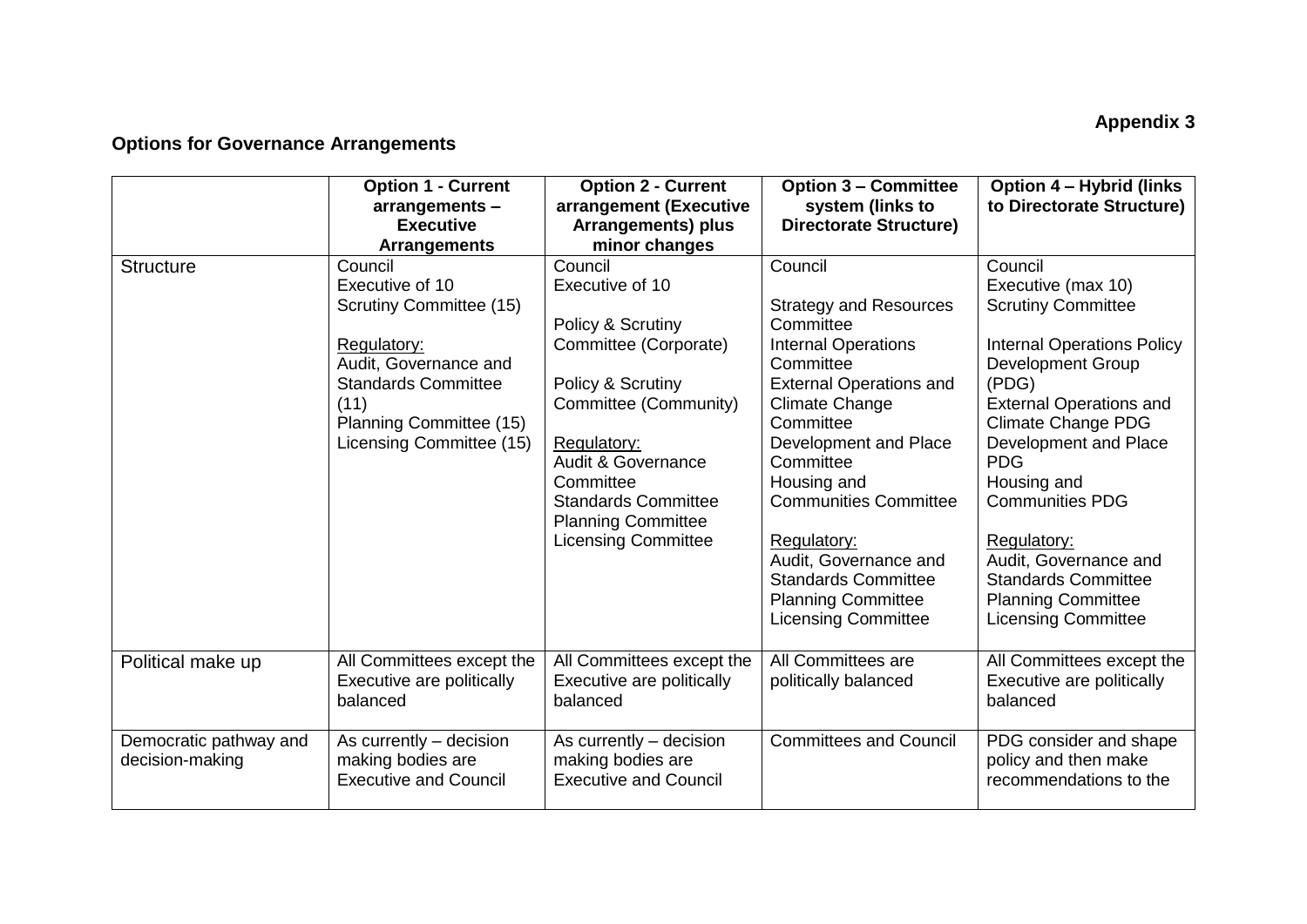|                                    | <b>Option 1 - Current</b><br>arrangements -<br><b>Executive</b><br><b>Arrangements</b>                                                                                                                                                                                                                                                                                                            | <b>Option 2 - Current</b><br>arrangement (Executive<br>Arrangements) plus<br>minor changes                                                                                                                                                                                                                                                                                                                                   | <b>Option 3 - Committee</b><br>system (links to<br><b>Directorate Structure)</b>                                                                                                                                                                                       | <b>Option 4 - Hybrid (links)</b><br>to Directorate Structure)                                                                                                                                                                                                                                                                                                                                      |
|------------------------------------|---------------------------------------------------------------------------------------------------------------------------------------------------------------------------------------------------------------------------------------------------------------------------------------------------------------------------------------------------------------------------------------------------|------------------------------------------------------------------------------------------------------------------------------------------------------------------------------------------------------------------------------------------------------------------------------------------------------------------------------------------------------------------------------------------------------------------------------|------------------------------------------------------------------------------------------------------------------------------------------------------------------------------------------------------------------------------------------------------------------------|----------------------------------------------------------------------------------------------------------------------------------------------------------------------------------------------------------------------------------------------------------------------------------------------------------------------------------------------------------------------------------------------------|
|                                    |                                                                                                                                                                                                                                                                                                                                                                                                   |                                                                                                                                                                                                                                                                                                                                                                                                                              |                                                                                                                                                                                                                                                                        | <b>Executive (and Council if</b><br>appropriate)                                                                                                                                                                                                                                                                                                                                                   |
| <b>Special Responsibilities</b>    | Chair & Vice Chair<br>appointed by Council<br>annually.<br>Leader appointed<br>$\bullet$<br>every 4 years<br>Leader selects<br>$\bullet$<br><b>Executive Members</b><br><b>Chair of Scrutiny</b><br>appointed by Council<br>annually<br>All other Chairs and<br>$\bullet$<br>Vice Chairs appointed<br>annually at first<br>meeting of Committee<br>after AGM (by the<br><b>Committee Members)</b> | Chair & Vice Chair<br>$\bullet$<br>appointed by Council<br>annually.<br>Leader appointed<br>$\bullet$<br>every 4 years<br>Leader selects<br>$\bullet$<br><b>Executive Members</b><br><b>Chairs of Scrutiny</b><br>$\bullet$<br>appointed by Council<br>annually<br>All other Chairs and<br>$\bullet$<br>Vice Chairs appointed<br>annually at first<br>meeting of Committee<br>after AGM (by the<br><b>Committee Members)</b> | Chair & Vice Chair<br>appointed by Council<br>annually.<br>Leader appointed<br>$\bullet$<br>every 4 years<br>All other Chairs and<br>$\bullet$<br>Vice Chairs appointed<br>annually at first<br>meeting of Committee<br>after AGM (by the<br><b>Committee Members)</b> | Chair & Vice Chair<br>appointed by Council<br>annually.<br>Leader appointed<br>every 4 years<br>Leader selects<br>$\bullet$<br><b>Executive Members</b><br><b>Chairs of Scrutiny</b><br>$\bullet$<br>appointed by Council<br>annually<br>All other Chairs and<br>$\bullet$<br>Vice Chairs appointed<br>annually at first<br>meeting of Committee<br>after AGM (by the<br><b>Committee Members)</b> |
| <b>Number of Committees</b>        | 6                                                                                                                                                                                                                                                                                                                                                                                                 | 8                                                                                                                                                                                                                                                                                                                                                                                                                            | 9                                                                                                                                                                                                                                                                      | 10                                                                                                                                                                                                                                                                                                                                                                                                 |
| Number of staff                    | 4                                                                                                                                                                                                                                                                                                                                                                                                 | 5                                                                                                                                                                                                                                                                                                                                                                                                                            | 6                                                                                                                                                                                                                                                                      | 6                                                                                                                                                                                                                                                                                                                                                                                                  |
| <b>Cost of Governance</b><br>Model | £539,087<br>See spreadsheet for<br>breakdown                                                                                                                                                                                                                                                                                                                                                      | £575,675<br>See spreadsheet for<br>breakdown                                                                                                                                                                                                                                                                                                                                                                                 | £575,246<br>See spreadsheet for<br>breakdown                                                                                                                                                                                                                           | £607,625<br>See spreadsheet for<br>breakdown                                                                                                                                                                                                                                                                                                                                                       |